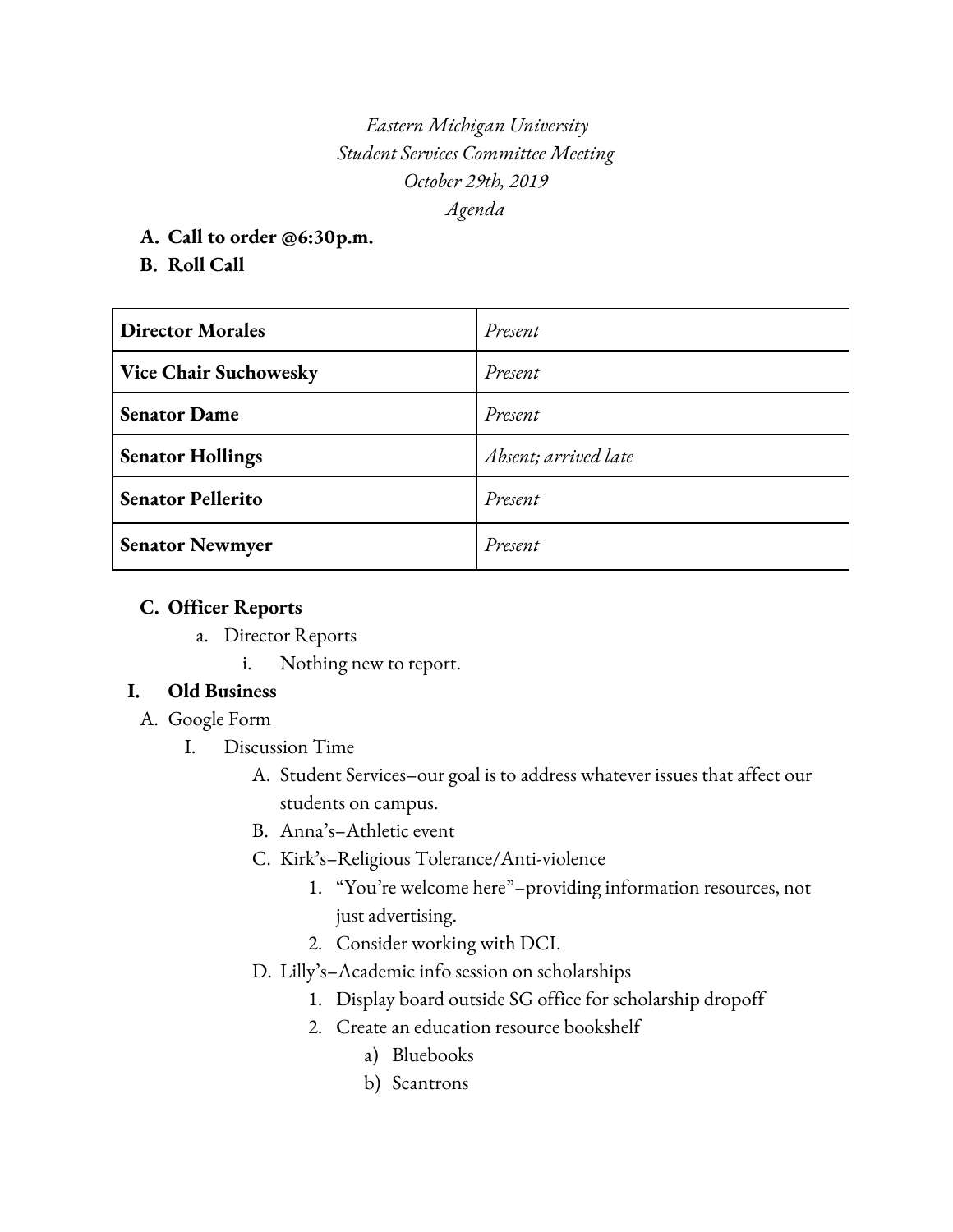- c) Scholarship info
- 3. Resolution–wheelchair accessibility, handicap doors
- 4. Recycling–the university actually needs to recycle.
- 5. Braille on campus.
- E. Rooms are not booked yet\*
- F. Mental Health for POC Day
	- 1. PS Showcase
	- 2. Close-Up
	- 3. Active Minds Mental Health Monologues
	- 4. EDGE Advance
	- 5. NAACP?
- G. Sexual Health
	- 1. Lobby tables
	- 2. Provide contraceptives
	- 3. Guerilla–Poetry Society?
	- 4. Consent information–PP Next Generation?
	- 5. Positive displays in women's bathroom
		- a) Promoting consent
	- 6. Social media takeover
- B. Better You @EMU Week–Rooms still need to be reserved
	- I. Monday: Food/Diet Day
	- II. Tuesday: Life Planning Day
	- III. Wednesday: Exercise Day
	- IV. Thursday: Black Mental Health Day
	- V. Friday: Sexual Reproductive Day
- C. Ariana Khan
	- I. Pronoun Change Pamphlets
		- A. Director Morales reviewed QTPOCC's agenda:
			- 1. More gender neutral bathrooms in McKenny, PH, Marshall, & Sci Complex, etc.
			- 2. Suggested gender neutral floors until bathrooms can be created
			- 3. Changing names on EID's–SS should reach out to BankMobile
			- 4. Collaborate w/ her and DCI to create information packets/resources
			- 5. Need for Title IX and diversity training & cultural understanding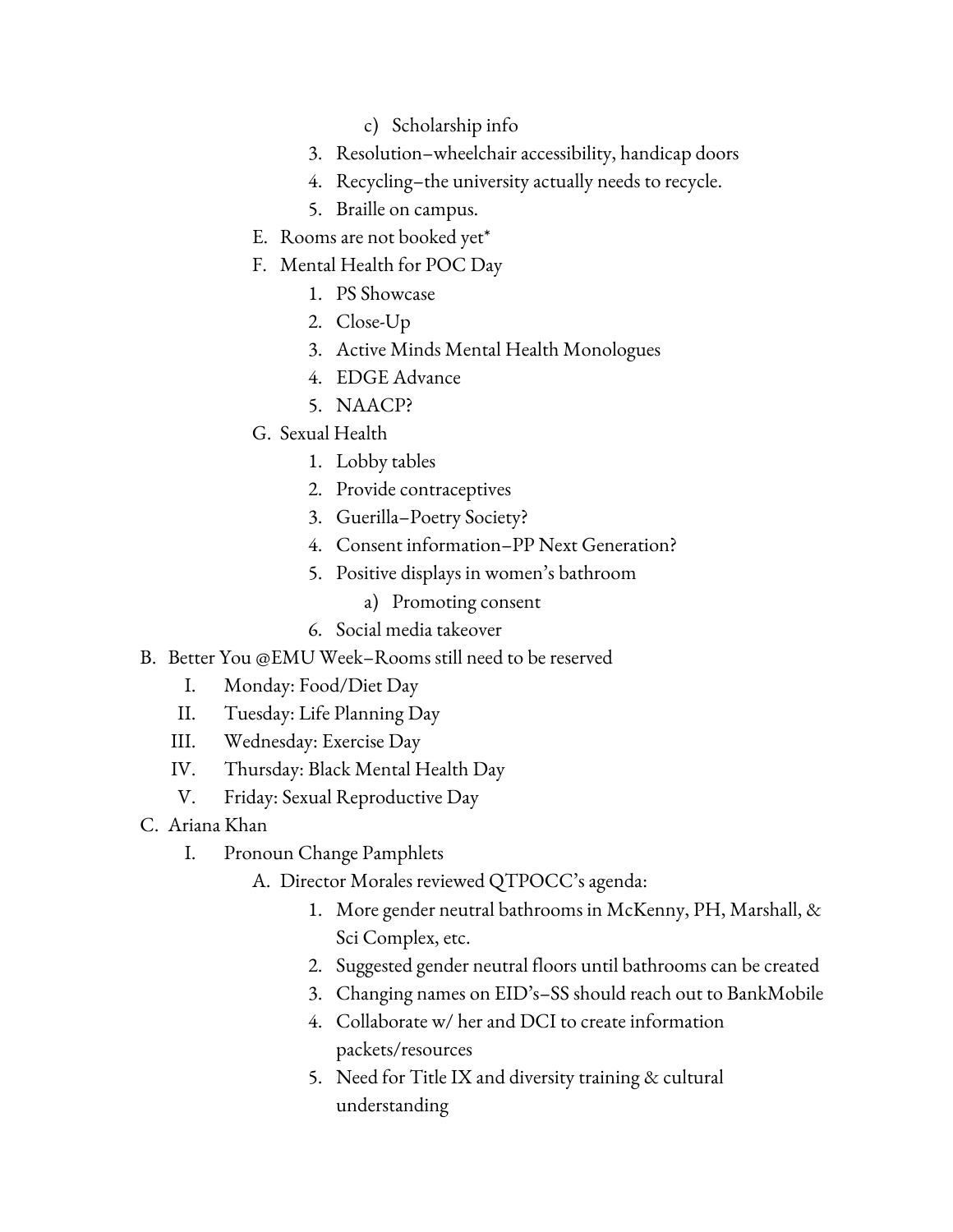- a) Cultural and ethnic background training with Title IX
- b) Have Greek Life organize mixers w/ Melody Warner and Title IX Office
- c) Example: certain religious people feel ashamed to talk about sexual experiences/assault

#### **II. New Business**

- A. Emergency Relief Fund
	- a. Endowment \$46,800
		- i. \*This amount is not liquid, but it produces a percentage to give annually.
	- b. Expendable around \$9,000
		- i. One-time only per student
		- ii. Max \$750
	- c. Discussion among senators about the distinguishments of the EMU Relief fund versus the SG Emergency Relief Fund
- B. EMU Wishlist What potential projects should Student Gov focus on?
	- a. New Braille Signs
		- i. Sen. Dame–Acquire personal input of visually impaired students
		- ii. Sen. Hollings–Contact Jacqulin Wilson
	- b. Handicap Access and Door Repairs
		- i. Sen. Pellerito
		- ii. Ramps, repair doors, handicap access around residence halls
			- 1. Prioritization
				- a. Village
				- b. Downing
				- c. Best
			- 2. Towers elevators
	- c. Add recycling stations
		- i. Sen. Dame–Specifically by printers
		- ii. Follow-up on the recycling procedure
	- d. Director Morales–better signage and labels
	- e. Expanding Swoops Food Pantry
		- i. Alumni Clothing Donation–allows students to give their EMU gear to Swoops for future students to wear